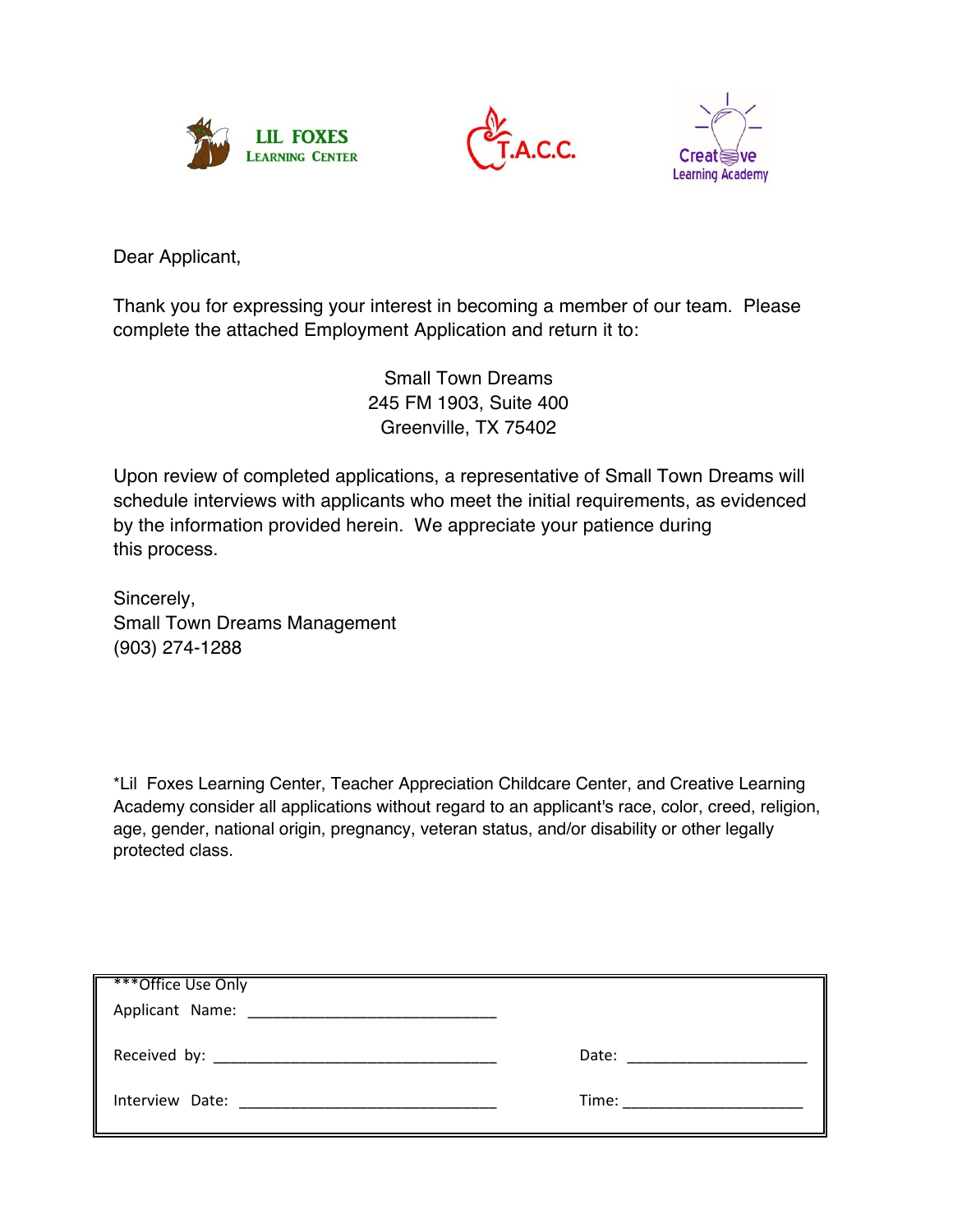

# Employment Application

| Personal Information (please print)                           | Today's Date National Contract of Today's Date |
|---------------------------------------------------------------|------------------------------------------------|
|                                                               |                                                |
| Home Address<br><u> 1980 - Andrea Andrew Maria (h. 1980).</u> |                                                |
|                                                               |                                                |
|                                                               |                                                |
| Are you 18 years or older? YES / NO                           |                                                |

# Position Desired

| Position for which you are currently applying: _________________________________ |
|----------------------------------------------------------------------------------|
| Hours available for work:                                                        |
| Rate of pay desired:                                                             |

# General Information

| Are you currently employed? YES / NO                                                                                                       |  |  |  |  |
|--------------------------------------------------------------------------------------------------------------------------------------------|--|--|--|--|
| May we contact your current employer? YES / NO                                                                                             |  |  |  |  |
| Have you applied at either of our centers in the past? YES / NO If so, when?                                                               |  |  |  |  |
| If hired, what date would you be available to begin work?                                                                                  |  |  |  |  |
| Are you legally eligible for employment in the United States? YES / NO                                                                     |  |  |  |  |
| If hired, would childcare services be required for any of your children? YES / NO<br>Please list requirements:                             |  |  |  |  |
| Are you able to perform the duties of employment with reasonable accommodation? YES / NO<br>If accommodations are needed, please describe: |  |  |  |  |
| Are you related to anyone currently employed by either of our centers? YES / NO<br>If yes, please list their name:                         |  |  |  |  |
| How did you hear about us? ___________                                                                                                     |  |  |  |  |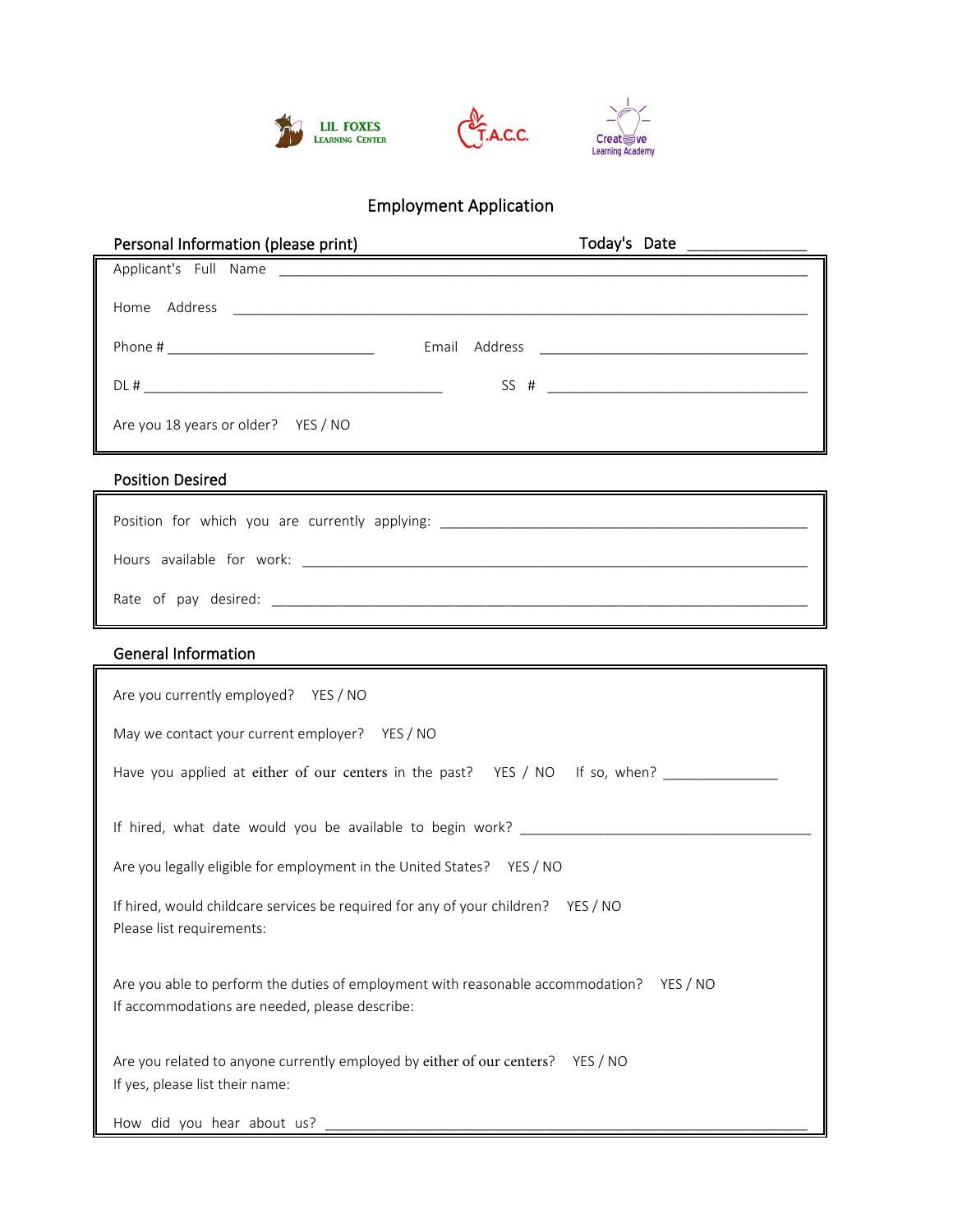### Criminal History

Have you ever been convicted of a crime, including a sex related and / or child abuse related offense, which has not been expunged, annulled, or sealed by a court? YES / NO If yes, please describe in full:

# Education History

|                                                                |  |  | Did you | Degree /             |
|----------------------------------------------------------------|--|--|---------|----------------------|
| Education<br>Name & Location of School<br># Years              |  |  |         | Diploma<br>graduate? |
| High School                                                    |  |  |         |                      |
| College                                                        |  |  |         |                      |
| Trade, Business, or                                            |  |  |         |                      |
| Correspondence School                                          |  |  |         |                      |
| General subjects of special study or research work:            |  |  |         |                      |
|                                                                |  |  |         |                      |
|                                                                |  |  |         |                      |
|                                                                |  |  |         |                      |
| Other special skills or training (Languages, Computers, etc.): |  |  |         |                      |
|                                                                |  |  |         |                      |
|                                                                |  |  |         |                      |
|                                                                |  |  |         |                      |

### Employment History List all jobs over the last 10 years, beginning with the present. Please explain any gaps between employment. (ex. Stay-at-home-mom)

|      |    | Employer Name, Address, |        |          |                    |
|------|----|-------------------------|--------|----------|--------------------|
| From | To | Phone #                 | Salary | Position | Reason for Leaving |
|      |    |                         |        |          |                    |
|      |    |                         |        |          |                    |
|      |    |                         |        |          |                    |
|      |    |                         |        |          |                    |
|      |    |                         |        |          |                    |
|      |    |                         |        |          |                    |
|      |    |                         |        |          |                    |
|      |    |                         |        |          |                    |
|      |    |                         |        |          |                    |
|      |    |                         |        |          |                    |
|      |    |                         |        |          |                    |
|      |    |                         |        |          |                    |
|      |    |                         |        |          |                    |
|      |    |                         |        |          |                    |
|      |    |                         |        |          |                    |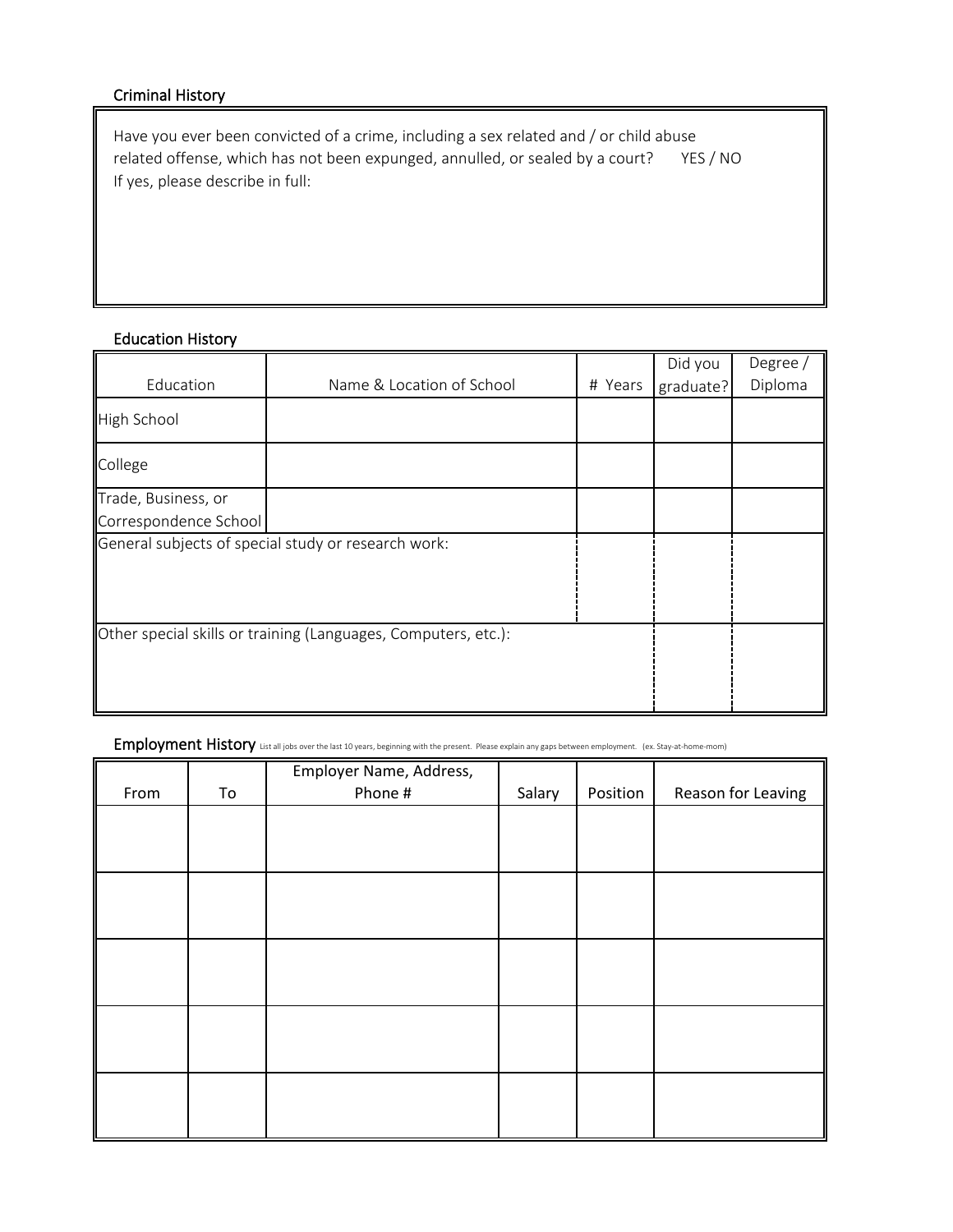Why have you chosen to work in early childhood education?

What do you find rewarding about working with children and families?

When you walk past a classroom you notice a respected veteran teacher handling a child roughly, pulling the child's arm and sitting the child harshly into a seat, and speaking with an inappropriate tone and attitude. You are the only witness to this incident. What would you do?

A child in your classroom has been bitten. The mother of the child is furious and demands to know who bit her child and even goes as far as to threaten legal action if the identity of the child who bit her child is not disclosed immediately. What would you do?